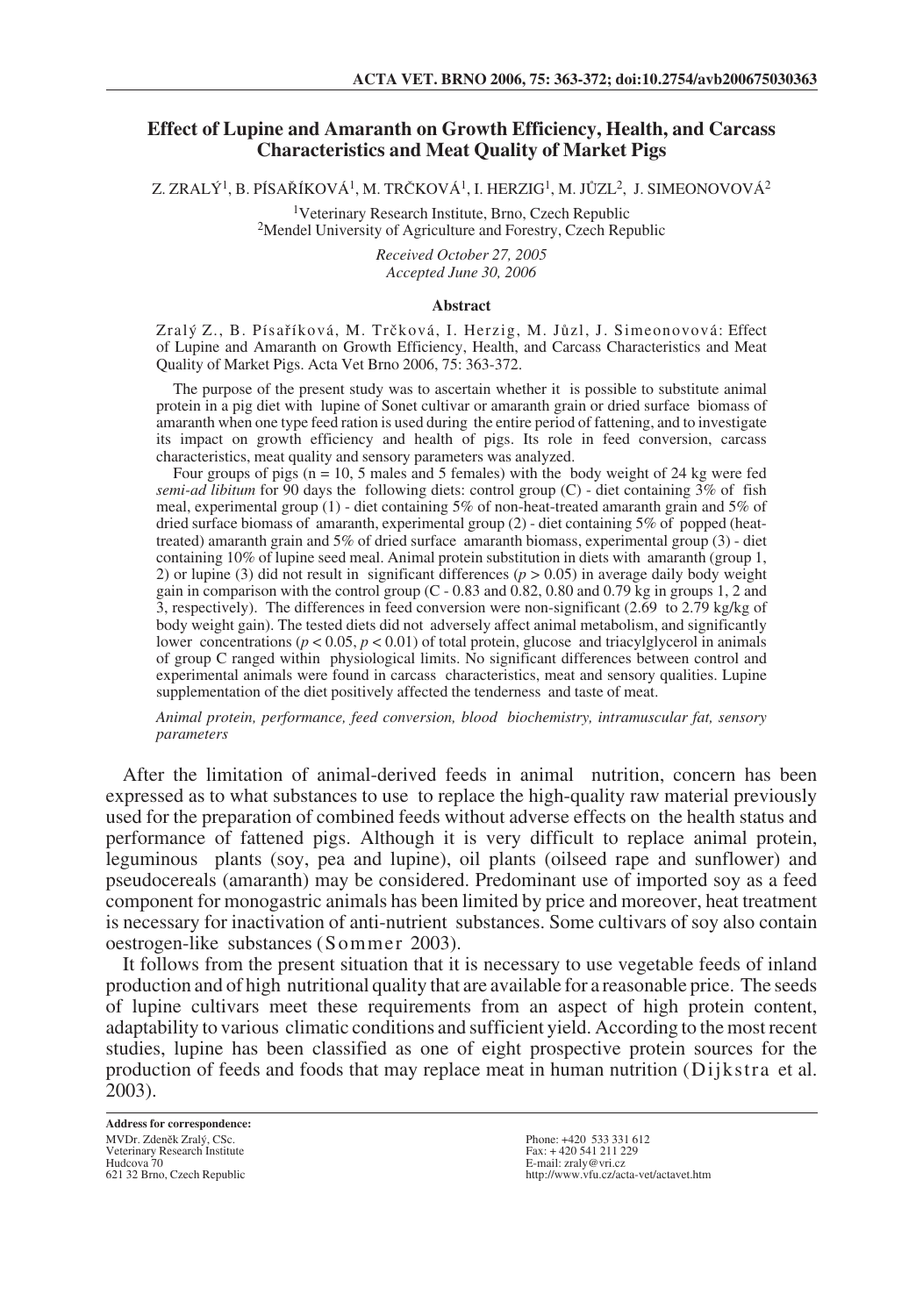The seeds of sweet lupine cultivars (*Lupinus albus, L. angustifolius, L. luteus*) contain 28 to 48% N-substances in dry matter, which depends on the lupine cultivar and climatic conditions (Hove 1974; Green and Oram 1983; Sousa et al. 1996; Linnemann and Dijkstra 2002). The profile of amino acids is characterized by a lower level of sulphur containing amino acids and threonine in comparison with soy (Simon and Jeroch 1999); in contrast, arginine content is markedly higher (Suchý et al. 2005). The lipid content is 5 to 13%, high percentages (up to 80%) of unsaturated fatty acids are represented by linoleic and linolenic acids (Yanez et al. 1983) and average levels of metabolized energy for pigs are slightly lower in comparison with soy. In contrast to other leguminous plants, the lupine seed contains more crude fibre; a proportion of that is viewed as dietetically beneficial. The seed contains minute amounts of starch (5 to 12%), higher levels of soluble non-starch polysaccharides (NSP) and alpha-galactosides that cannot be digested by endogenous enzymes; under such conditions, decreased utilization of nutrients and energy, disturbed health status and low performance of pigs have been recorded (Batterham 1992; Gdala et al. 1997 et al.). The content of anti-nutrient substances, particularly quinolizidine alkaloids, markedly decreased in new sweet lupine cultivars in comparison with bitter cultivars (Aniszewski et al. 2001). The content of other anti-nutrient substances (trypsin and chymotrypsin inhibitors, tanins, phenolic substances, lectins etc.) is relatively low and the seeds of these cultivars do not require heat treatment and may be fed unprocessed to the animals.

It was confirmed in animal experiments that amaranth contains high-quality protein. However, in some cases, the variables of growth efficiency obtained were lower than expected (Correa et al. 1986; Imeri et al. 1987). The possibility to use autoclaved grain for chickens was tested by Acar et al. (1988), the effects of extruded amaranth grain in feed rations were investigated by Tillman and Waldroup (1987) and nutritional quality of the surface biomass was studied in lambs by Pond and Lehmann (1989). However, available literature data on the amaranth use in pig nutrition are scarce (Sokól et al. 2001; Zral $\check{y}$  et al. 2004).

The purpose of the present study was to ascertain whether it is possible to substitute animal protein in a pig diet with lupine of the Sonet cultivar and amaranth, using one type feed ration during the entire period of fattening, and its impact on the pigs' growth efficiency and health, carcass characteristics and meat quality.

#### **Materials and Methods**

Forty Large White x Landrace pigs in equal numbers of barrows and gilts (mean live weight  $24.4 \pm 1.70$  kg) were used. The animals were marked by tattooing. Experimental animals were housed in pens of 10 pigs each, under good hygienic conditions of accredited animal facilities at the Veterinary Research Institute. Average surface space was  $1.7 \text{ m}^2$  and the length of the feeding place was 0.3 m per pig. Straw was used as bedding.

Conditions of animal hygiene were monitored by continuous measurements of ambient temperature and relative humidity. Average morning and evening ambient temperatures in pig stables were  $20.8 \pm 2.4$  °C and  $22.4 \pm 2.3$  °C, respectively; average relative humidity was  $53.5 \pm 5.9\%$  and  $57.1 \pm 6.6\%$ , respectively.

The experiment was preceded by an 11-day pre-treatment period, during which the pigs gradually adapted to the new diet and environment, and concurrently their performance and growth uniformity were monitored. They were preventively dewormed (Ivomec, inj.; MSD, Agvet, USA) during that period with doses according to the manufacturer's instructions.

Before biological testing commenced, the animals were weighed, and based on individual live weight, they were allocated to four groups (5 males and 5 females in each). Average weight of pigs in respective groups ranged between 24.2  $\pm$  1.4 and 24.8  $\pm$  1.8 kg. Variation coefficient (< 10%) was consistent with the requirements of biological testing (Anonymous 2004).

Experimental diets were based on cereals (wheat and barley) and comprised extracted soy meal, 46% crude protein (CP) and feed supplements. Control group diet (C) contained 3% of fish meal. The diets for three experimental groups contained 5% of amaranth flour and 5% of dried green surface amaranth biomass (1), 5% of popped (heat-treated) amaranth grain and 5% of dried green surface amaranth biomass (2) or 10% of dehulled ground lupine seed of theSonet cultivar (3). Compositions of experimental diets are given in Table 1. The diets were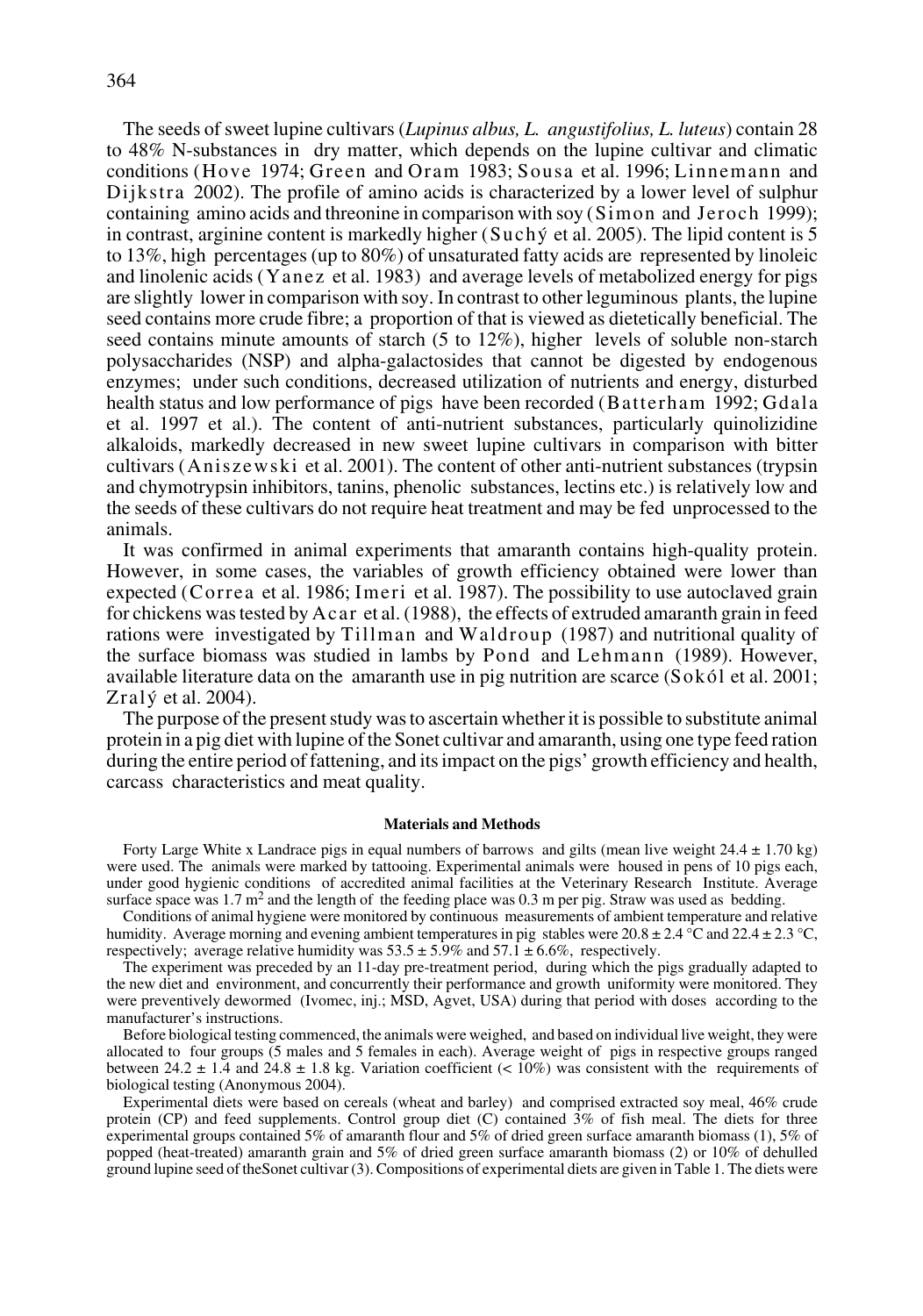suggested for fattening of meat type pigs with  $56\%$  proportion of lean musculature ( $\text{Sime\check{c}ek}$  et al. 1993). The diets were analysed for the content of basic nutrients using laboratory procedures for testing the feeds (Anonymous 2000).

The diets were mixed with drinking water 1 : 1 and fed to each group of pigs twice a day during the experimental period (90 days), partially *ad libitum*. Water was available *ad libitum.*

The amounts of feed were regulated according to the current intake and the weight of the animals in order to reduce food refusals. Thirty minutes after the beginning of feeding, the refusals were removed, weighed and taken into account in subsequent calculations.

Individually identified pigs were weighed at the beginning of the trial and then at one-week intervals. Individual and group body weight gains and relative growth rates were calculated from the detected live body weight of the animals according to Karakoz (1986). Feed conversion was calculated from feed consumption and the body weight gains of respective groups of animals.

At the beginning and the end of the trial, blood samples were drawn from *v. cava cranialis* for biochemical analysis. Total protein (TP), albumin (Alb), glucose (Glu), triacylglycerols (TG), cholesterol (Chol), HDL and LDL lipoproteins, alkaline phosphatase (ALP), aspartate and alanine aminotransferases (AST, ALT), calcium (Ca), and phosphorus (P) blood plasma levels were determined using Bio-La-Tests (PLIVA - Lachema Brno Ltd., Czech Republic). The health status of animals was monitored daily by observation at regular intervals. Occasional morbidity and mortality were recorded.

All experimental animals were slaughtered in an experimental slaughterhouse using electrical stunning and exsanguination. Carcass quality of slaughtered animals was assessed using the following criteria: dressing percentage, estimated lean yield in percent (ZP method, âSN 46 61 60), backfat thickness and *musculus longissimus lumborum et thoracis* (MLLT) depth were measured with a slide gauge at the location of the last thoracic vertebra. At the same location of MLLT, pH values 1 (pH<sub>1</sub>) and 24 hours (pH<sub>24</sub>) after slaughter were measured using WTW 720 pH meter (Inolab, BRD). Dry matter, crude protein (N x 6.25) and fat content (petrolether extraction in Soxhlet's extraction equipment for 6 h) were determined in MLLT.

The samples (app. 500 g) of muscle tissue were collected from MLLT for analyses of sensory parameters. Evaluation was done by a group of 8 members meeting the requirements of ISO 8586-1 in a special room for analysis of sensory parameters (according to ISO 8589). A five-point scale was used (1 - the least desirable, 5 - the most desirable). The following attributes (descriptors) of meat were assessed: colour, texture, juiciness, odour and taste.

The results obtained were processed by statistical methods using statistical and graphic software STAT Plus (Matou‰ková et al. 1992). Basic statistical data such as the arithmetic average (x) and standard deviation (SD) were calculated. Student's *t*-test was used for the evaluation of significance of differences between the detected averages (\* *p* < 0.05, \*\* *p* < 0.01).

## **Results and Discussion**

The investigation of the respective diet effects on selected performance and health characteristics was conducted under objective conditions. The contents of N-substances and MEp ranged between 170.7 and 174.2 g/kg, and 13.1 and 13.3 MJ/kg, respectively. The lysine/MEp ratio was identical for all the diets (0.83 g/MJ). Table 1 shows the content of other nutrients. Both the control and experimental diets were isoproteinic and isoenergetic.

The Sonet lupine analysis performed in this study showed that the content of N-substances was 360.0 g/kg in 100% of dry matter; which increased by 24.4% (448.1 g/kg) after the dehulling of the lupine seed. These values are in concord with the nutrient contents published by Suchý et al. (2005). The nutrient profile of lupine is similar to that of extruded ground soy (Zeman et al. 1995), and its nutritional value for monogastric animals is high.

The live body weight of control and experimental animals at the beginning of the experiment was steady and variation coefficients were adequate ( $v = 5.8$  to 7.6%). The live body weight and average body weight gains on days 30, 60 and 90 of experiment are presented in detail in Table 2. The total body weight gain was 74.6 kg in the control group and 73.5, 72.1 and 71.4 kg in experimental groups 1 to 3, respectively. Differences between groups were non-significant. The following average daily weight gains in these groups were: 0.83, 0.82, 0.80 and 0.79 kg, respectively, and relative growth rates were: 300.8, 302.4, 297.9 and 294.0%, respectively. The results of the present study corresponded to the results obtained by Sokól et al. (2001) who included 25% of amaranth flour or popped amaranth grain into the diets, and to the results from our previous study ( $Zral\acute{y}$  et al. 2004). The highest growth intensity was recorded between days 31 and 60 of the experiment. Significant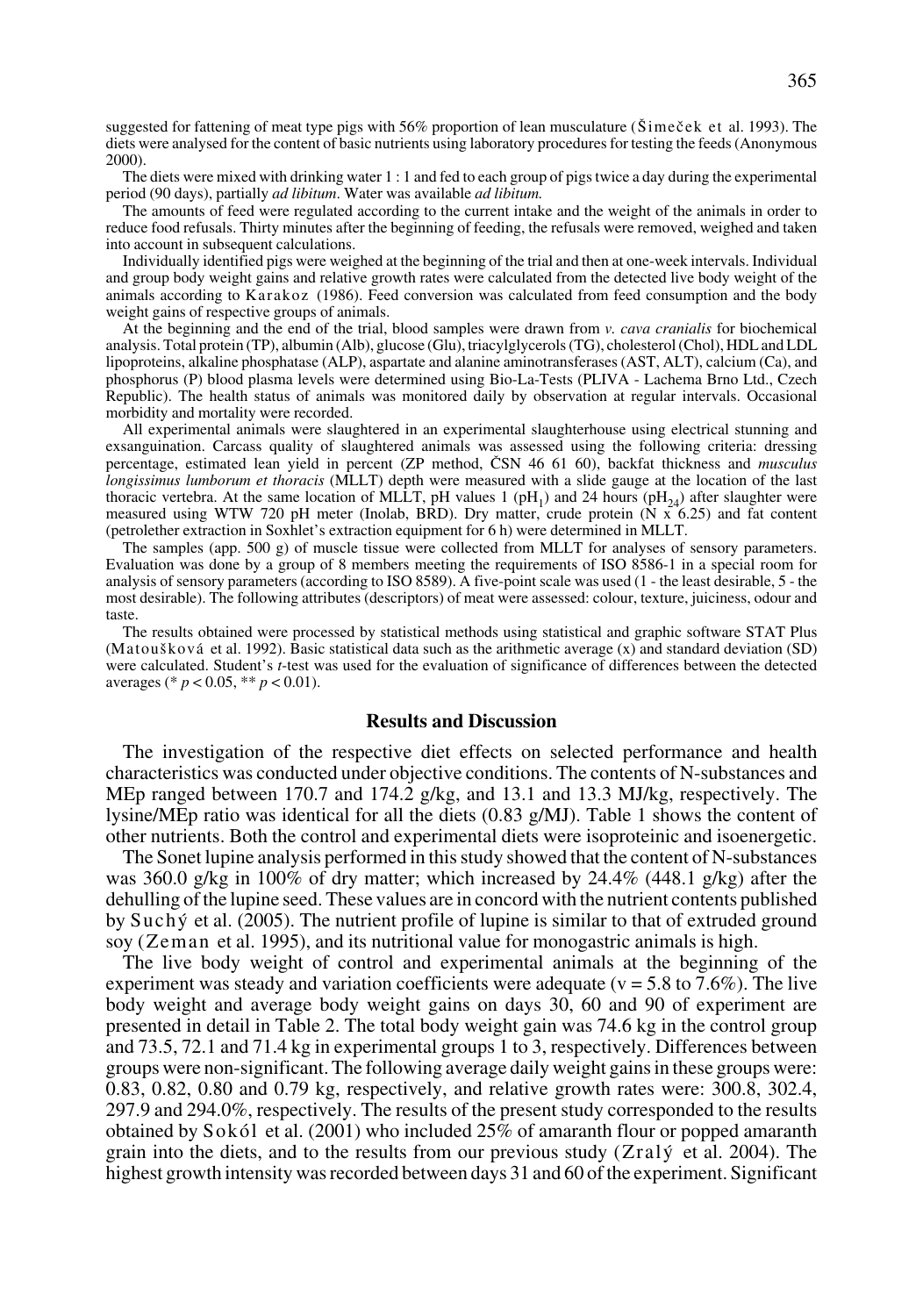| Components $(\% )$        | Diet <sup>1</sup>        |                          |                          |                          |  |
|---------------------------|--------------------------|--------------------------|--------------------------|--------------------------|--|
|                           | $\mathbf C$              | 1                        | $\mathbf{2}$             | 3                        |  |
| Barley                    | 40.00                    | 30.00                    | 30.00                    | 30.00                    |  |
| Wheat                     | 43.00                    | 42.70                    | 42.90                    | 48.60                    |  |
| Extracted soy meal 46% CP | 11.00                    | 14.30                    | 14.20                    | 8.20                     |  |
| Fish meal 64% CP          | 3.00                     |                          |                          |                          |  |
| Amaranth $DAB^2$          | $\overline{\phantom{0}}$ | 5.00                     | 5.00                     | $\overline{\phantom{a}}$ |  |
| Amaranth GAG <sup>2</sup> | $\overline{a}$           | 5.00                     | $\overline{\phantom{a}}$ |                          |  |
| Amaranth PAG <sup>2</sup> |                          |                          | 5.00                     |                          |  |
| Lupine                    | $\overline{\phantom{a}}$ | $\overline{\phantom{a}}$ |                          | 10.00                    |  |
| Lysine $60\%$             | 0.12                     | 0.06                     | 0.06                     | 0.18                     |  |
| Methionine 40%            |                          |                          |                          | 0.05                     |  |
| Threonine 20%             | 0.10                     | 0.05                     | 0.05                     | 0.10                     |  |
| Ground limestone          |                          |                          |                          | 0.10                     |  |
| Unimak $P1-M^3$           | 2.80                     | 2.80                     | 2.80                     | 2.80                     |  |
| Nutrients $(g/kg)$        |                          |                          |                          |                          |  |
| Dry matter                | 893.2                    | 899.8                    | 893.8                    | 883.7                    |  |
| Nitrogenous substances    | 171.2                    | 174.2                    | 170.7                    | 170.0                    |  |
| Fat                       | 19.1                     | 19.2                     | 19.8                     | 22.6                     |  |
| Fibre                     | 31.7                     | 40.4                     | 38.2                     | 27.9                     |  |
| Ash                       | 53.9                     | 51.0                     | 47.8                     | 42.8                     |  |
| Total                     | 275.9                    | 284.8                    | 276.5                    | 266.2                    |  |
| $N$ - $FE4$               | 617.3                    | 615.0                    | 617.3                    | 621.5                    |  |
| $OM^5$                    | 839.3                    | 848.8                    | 846.0                    | 840.9                    |  |
| $MEp (MJ/kg)^6$           | 13.2                     | 13.1                     | 13.1                     | 13.3                     |  |
| Lysine / $MEp(g. / MJ)$   | 0.83                     | 0.83                     | 0.83                     | 0.83                     |  |

Table 1. Composition and nutrient contents in the diets

<sup>1</sup> C – control diet 1 – DAB + GAG 2 – DAB + PAG 3 – lupine<br><sup>2</sup> DAB – dried surface amaranth biomass GAG – ground amaranth grain PAG – popped amaranth grain

GAG – ground amaranth grain PAG – popped amaranth grain <sup>3</sup> Commercial supplement contained the following per kg: 335 000 IU vitamin A, 45 000 IU vitamin D, 125 mg vitamin K, 2 665 mg vitamin E, 5.3 mg vitamin B<sup>1</sup>, 165 mg vitamin B<sup>2</sup>, 14 mg vitanmin B<sup>6</sup>, 1.10 mg vitamin B<sup>12</sup> 165 mg niacin, 250 mg pant. calcium, 1000 mg cholinchlorid, 0.8 mg biotin, 6 600 mg vitamin C, 110 g L-lysine HCl, 33 g D,L-methionine, 55 g L-threonine, 15 mg Co, 65 mg J, 11 mg Se, 660 mg Cu, 1 585 mg Mn, 3 500 mg Zn, 2 080 mg Fe, 56 g Na, 12 g Mg, 80 g P, 205 g Ca, 833 mg Endox, 11 250 mg Bio-plus 2B,

2 900 mg Natuphos 5 000G, 665 mg Sacharin<br><sup>4</sup> N-FE- nitrogen-free extracts <sup>5</sup> OM-organic matter <sup>4</sup> N-FE- nitrogen-free extracts <sup>5</sup> OM-organic matter <sup>6</sup> MEp-metabolizable energy

differences ( $p < 0.05$ ) were found between experimental groups 1 and 2 (0.97  $\pm$  0.06 and  $0.89 \pm 0.05$  kg/head/day). The average body weight gains in the control group and group 3 were lower by 3.5 and 4.2%, respectively  $(0.94 \pm 0.07 \text{ and } 0.93 \pm 0.05 \text{ kg/head/day})$ respectively). Lower performance of experimental group 2 fed a diet containing 5% of popped amaranth grain can be explained by a decreased digestibility of nutrients after heat treatment. Due to the technological treatment, essential amino acids may degrade and consequently their content may be decreased or changed into a racemic compound; nondigestible complexes of fibre components with proteins or amino acids may also be formed (Bressani et al. 1987; Tovar et al. 1989).

The average consumption of the diet per head and day was 2.26 kg in the control group and 2.20, 2.22 and 2.21 kg in the experimental groups 1 to 3, respectively. The control diet conversion was 2.72 kg per kg of body weight gain and the conversion of experimental diets was 2.69, 2.77 and 2.79 kg, respectively. A slightly lower performance of the experimental group 3 fed the diet containing 10% of lupine might be explained after analysis of essential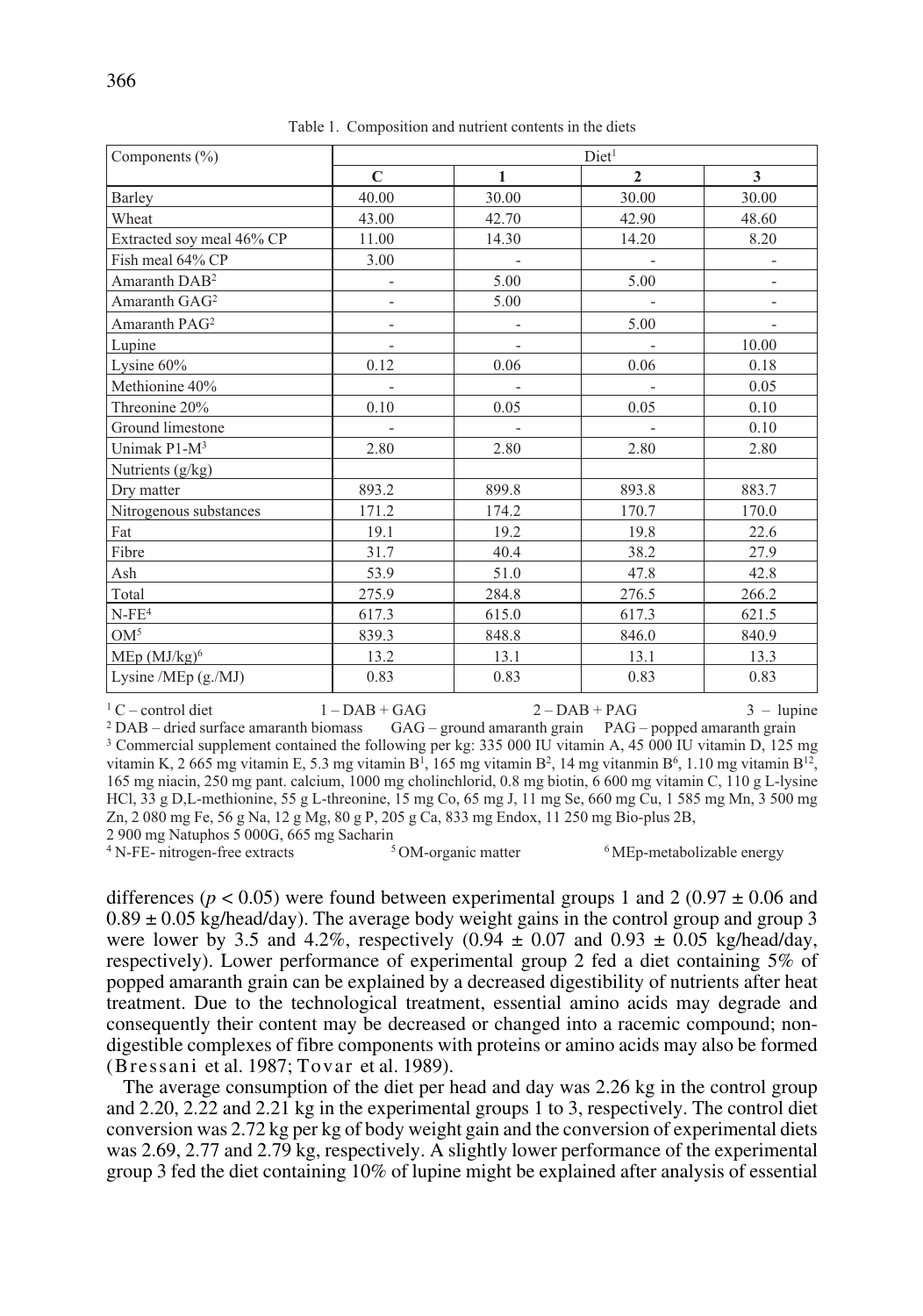|                         | Live<br>weight | Live<br>weight | Weight<br>gain  | Live<br>weight | Weight<br>gain | Weight<br>gain  | Live<br>weight | Weight<br>gain | Weight<br>gain |
|-------------------------|----------------|----------------|-----------------|----------------|----------------|-----------------|----------------|----------------|----------------|
| Diet <sup>1</sup>       | Day 0          | Day 30         | $0 - 30$        | Day $60$       | $31 - 60$      | $0 - 60$        | Day 90         | $61 - 90$      | $0 - 90$       |
| $\overline{\mathbf{C}}$ |                |                |                 |                |                |                 |                |                |                |
| Mean                    | 24.8           | 45.5           | 20.7            | 73.9           | 28.4           | 49.1            | 99.4           | 25.5           | 74.6           |
| $\pm$ SD                | 1.80           | 3.87           | 2.52            | 5.90           | 3.71           | 4.76            | 6.06           | 4.28           | 4.74           |
| Index %                 | 100            | 100            | 100             | 100            | 100            | 100             | 100            | 100            | 100            |
|                         |                |                |                 |                |                |                 |                |                |                |
| $\mathbf{1}$            |                |                |                 |                |                |                 |                |                |                |
| Mean                    | 24.3           | 43.1           | 18.8            | 72.3           | $29.2^{a*}$    | 48.0            | 97.8           | 25.5           | 73.5           |
| $\pm$ SD                | 1.83           | 4.95           | 3.60            | 6.22           | 2.15           | 4.97            | 8.02           | 4.58           | 7.21           |
| Index $\%$              | 98.0           | 94.7           | 90.0            | 97.8           | 102.8          | 97.8            | 98.4           | 100            | 98.5           |
|                         |                |                |                 |                |                |                 |                |                |                |
| $\overline{2}$          |                |                |                 |                |                |                 |                |                |                |
| Mean                    | 24.2           | 44.6           | 20.4            | 71.4           | 26.8           | 47.2            | 96.3           | 24.9           | 72.1           |
| $\pm$ SD                | 1.42           | 2.07           | 1.90            | 4.09           | 2.70           | 3.86            | 5.87           | 3.11           | 6.05           |
| Index %                 | 97.6           | 98.0           | 97.6            | 96.6           | 94.4           | 96.3            | 96.9           | 97.6           | 96.6           |
|                         |                |                |                 |                |                |                 |                |                |                |
| $\overline{\mathbf{3}}$ |                |                |                 |                |                |                 |                |                |                |
| Mean                    | 24.3           | 43.3           | 19.0            | 71.3           | 28.0           | 47.0            | 95.7           | 24.4           | 71.4           |
| $\pm$ SD                | 1.64           | 4.90           | 3.55            | 7.80           | 3.68           | 6.51            | 9.72           | 4.22           | 8.69           |
| Index $%$               | 98.0           | 95.2           | 90.9            | 96.5           | 98.6           | 95.7            | 96.3           | 95.7           | 95.7           |
| $1$ C – control diet    |                |                | $1 - DAB + GAG$ |                |                | $2 - DAB + PAG$ |                |                | $3 - l$ upine  |

Table 2. Growth performance of pigs fed different diets (kg)

a\* *p* < 0.05 significant difference between diet 1 and 2

amino acids, particularly limiting methionine, lysine and threonine (Batterham 1992; Gdala et al. 1997).

The health status of animals was investigated both clinically and biochemically by the analysis of blood plasma. At the beginning of the experiments, selected biochemical indices ranged within physiological values and gave evidence of a good homogeneity of the experimental groups. The effect of the diets on blood variables is presented in Table 3. Nonsignificant differences in albumin, cholesterol and inorganic phosphorus levels, AST and ALP activities were detected. The TP content was significantly decreased in the control group in comparison with groups 1 and 3 ( $p < 0.05$  and  $p < 0.01$ , respectively); Glu was likewise decreased in comparison with group  $1 (p < 0.05)$ . Highly significant differences were found for TG levels in control group in comparison with groups 1 and 3  $(p < 0.01)$  and group 2 ( $p < 0.05$ ; 0.22 and 0.30 mmol/l, respectively); HDL level in group C was also significantly decreased in comparison with group 2 ( $p < 0.05$ ; 0.56 and 0.64 mmol/l, respectively). The AST activity detected in all the groups of animals was below the upper reference limit given by Tlučhoř (2001). Calcium concentration was at the upper limit of physiological range in all the groups. It follows from the blood plasma TG levels that no hypolipidemic effect of amaranth was recorded in contrast to Grajeta (1999). No clinical signs of a disease were observed and no mortality or gross changes of internal organs were recorded during the entire experiment.

The effect of the diets on selected characteristics of pig carcasses was assessed after the experiment had been completed. No significant between-group differences in dressing percentages and estimated lean yields  $(p > 0.05)$  were detected. The obtained values corresponded to the data described by  $\&$ evčíková et al. (2002). Backfat thickness and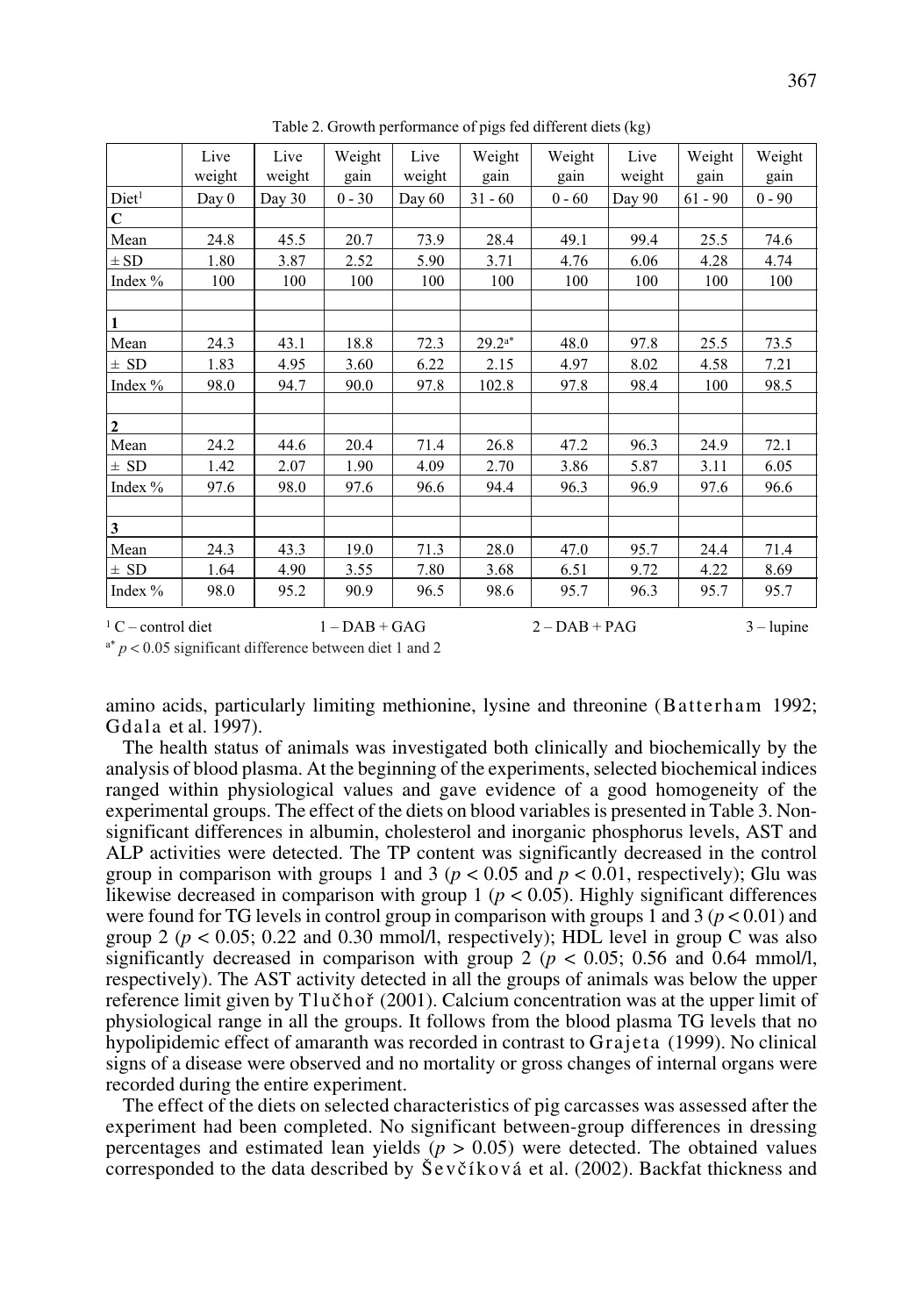| ı<br>۱<br>ı<br>í<br>۱<br>i                             |
|--------------------------------------------------------|
| ı<br>í                                                 |
| ۱<br>í<br>۱<br>۱<br>i                                  |
| í                                                      |
| $\overline{\phantom{a}}$<br>l<br>l<br>í<br>ı<br>۱<br>í |
| í                                                      |
| ֠<br>۱<br>۱<br>i                                       |

|                                                                                                    |                            |                                                                                                                                                                                                                                                  |                 |                            | Diet <sup>1</sup>                                                      |                   |              |            |                                                      |
|----------------------------------------------------------------------------------------------------|----------------------------|--------------------------------------------------------------------------------------------------------------------------------------------------------------------------------------------------------------------------------------------------|-----------------|----------------------------|------------------------------------------------------------------------|-------------------|--------------|------------|------------------------------------------------------|
| Parameters <sup>2</sup>                                                                            | Sample                     | $\mathsf{C}$                                                                                                                                                                                                                                     |                 |                            |                                                                        |                   | 2            |            | 3                                                    |
|                                                                                                    |                            | ×                                                                                                                                                                                                                                                | $±$ SD          | ×                          | $±$ SD                                                                 | ×                 | $\pm$ SD     | ×          | $±$ SD                                               |
| TP(gI)                                                                                             | $\mathsf{I}$               | 53.5                                                                                                                                                                                                                                             | 4.63            | 54.3                       | 4.17                                                                   | 57.4              | 3.72         | 58.4       | 5.73                                                 |
|                                                                                                    | $2^{\rm nd}$               | 54.0 <sub>C,a</sub>                                                                                                                                                                                                                              | 3.20            | 56.8 <sub>a</sub>          | 2.68                                                                   | 57.7              | 4.88         | 58.8 c     | 3.33                                                 |
| Alb $(gI)$                                                                                         | $\mathbb{I}^{\mathrm{st}}$ | 23.2                                                                                                                                                                                                                                             | 2.86            | 21.4                       | 0.97                                                                   | 21.6              | 2.01         | 21.4       | 1.43                                                 |
|                                                                                                    | $2^{\rm nd}$               | 30.8                                                                                                                                                                                                                                             | 3.33            | 32.7                       | 1.49                                                                   | 32.4              | 0.61         | 31.3       | 2.33                                                 |
| $Glu$ ( $mmol/l$ )                                                                                 | $\frac{st}{t}$             | 5.80 <sub>c</sub>                                                                                                                                                                                                                                | 0.85            | 5.48                       | 0.65                                                                   | 5.37              | 0.58         | 4.83c      | 1.10                                                 |
|                                                                                                    | 2 <sup>nd</sup>            | 4.10a                                                                                                                                                                                                                                            | 0.39            | 4.67 <sub>a</sub>          | 0.68                                                                   | 4.44              | 0.52         | 4.35       | 0.30                                                 |
| TG (mmol/l)                                                                                        | $\frac{st}{t}$             | $0.30$ B,c                                                                                                                                                                                                                                       | 0.08            | 0.39                       | 0.15                                                                   | 0.39B             | 0.04         | $0.41$ c   | 0.13                                                 |
|                                                                                                    | 2 <sup>nd</sup>            | $0.22$ A,C,b                                                                                                                                                                                                                                     | 0.04            | $0.33 \text{ A}$           | 0.08                                                                   | 0.30 <sub>b</sub> | 0.08         | 0.29c      | 0.05                                                 |
| Chol (mmol/l)                                                                                      | $\mathbb{I}$               | 2.14                                                                                                                                                                                                                                             | 0.29            | 1.90                       | 0.40                                                                   | 2.17              | 0.43         | 1.98       | 0.54                                                 |
|                                                                                                    | $2^{\rm nd}$               | 1.78                                                                                                                                                                                                                                             | 0.27            | $1.81\,$                   | 0.24                                                                   | 1.78              | 0.23         | 1.85       | 0.35                                                 |
| HDL (mmol/l)                                                                                       | $\frac{st}{t}$             | 0.62                                                                                                                                                                                                                                             | 0.13            | 0.56                       | $\overline{0.11}$                                                      | 0.60              | 0.08         | 0.60       | 0.12                                                 |
|                                                                                                    | 2 <sup>nd</sup>            | 0.56 <sub>b</sub>                                                                                                                                                                                                                                | 0.08            | 0.64                       | 0.12                                                                   | 0.64 <sub>b</sub> | 0.09         | 0.67       | 0.14                                                 |
| $LDL$ ( $mmol/l$ )                                                                                 | $\frac{st}{t}$             | 1.12                                                                                                                                                                                                                                             | 0.19            | 0.98                       | 0.16                                                                   | 1.07              | 0.13         | 1.09       | 0.21                                                 |
|                                                                                                    | 2 <sup>nd</sup>            | 0.97                                                                                                                                                                                                                                             | 0.14            | 0.99                       | 0.13                                                                   | 0.95              | 0.13         | 0.99       | 0.12                                                 |
| ALT (µkat/l)                                                                                       | $\frac{st}{t}$             | 0.35                                                                                                                                                                                                                                             | 0.07            | 0.33                       | 0.04                                                                   | 0.31              | 0.05         | 0.35       | 0.07                                                 |
|                                                                                                    | 2 <sup>nd</sup>            | $0.45$ a,b                                                                                                                                                                                                                                       | 0.05            | $0.39$ a                   | 0.05                                                                   | 0.37 <sub>b</sub> | 0.09         | 0.39       | 0.09                                                 |
| AST (µkat/l)                                                                                       | $\frac{st}{t}$             | 0.35                                                                                                                                                                                                                                             | 0.09            | $\overline{0.35}$          | 0.07                                                                   | $\frac{35}{3}$    | 0.08         | 0.40       | 0.09                                                 |
|                                                                                                    | 2 <sup>nd</sup>            | 0.18                                                                                                                                                                                                                                             | 0.12            | 0.20                       | 0.08                                                                   | 0.17              | 0.12         | 0.30       | 0.18                                                 |
| ALP (µkat/l)                                                                                       | $\frac{st}{t}$             | 1.75                                                                                                                                                                                                                                             | 0.38            | 1.78                       | 0.43                                                                   | 1.70              | 0.34         | 1.64       | 0.44                                                 |
|                                                                                                    | $2^{\rm nd}$               | 1.83                                                                                                                                                                                                                                             | 0.41            | 1.76                       | 0.45                                                                   | 1.52              | 0.26         | 1.62       | 0.29                                                 |
| Ca (mmol/l)                                                                                        | $1^{\rm st}$               | 2.32                                                                                                                                                                                                                                             | 0.33            | 2.33                       | 0.63                                                                   | 2.43              | 0.29         | 2.28       | 0.20                                                 |
|                                                                                                    | 2 <sup>nd</sup>            | $3.03\,$ c                                                                                                                                                                                                                                       | 0.24            | $3.09$ $\scriptstyle\rm e$ | 0.27                                                                   | 2.99              | 0.36         | $2.70$ c,e | 0.30                                                 |
| P(mmol/l)                                                                                          | $\frac{st}{t}$             | 2.56                                                                                                                                                                                                                                             | 0.24            | 2.70                       | 0.27                                                                   | 2.53              | 0.22         | 2.76       | 025                                                  |
|                                                                                                    | 2 <sub>nd</sub>            | 2.42                                                                                                                                                                                                                                             | 0.12            | 2.43                       | 0.16                                                                   | 2.42              | 013          | 2.39       | 019                                                  |
| $A-C$ – significant difference ( $p$<br>$2$ $\mathrm{TP}$ – total proteins<br>$1$ C – control diet | Alb                        | < 0.01) between values with the same letters in a row<br><sup>a-e</sup> – significant difference ( $p < 0.05$ ) between values with the same letters in a row<br>LDL-LDL lipoproteins ALT-alanine transaminase<br>$1 - DAB + GAG$<br>$-$ albumin | $Glu - glucose$ |                            | AST - aspartate transaminase<br>TG-triacylglycerols<br>$2 - DAB + PAG$ | Chol-cholesterol  | $3 -$ lupine |            | ALP - alkaline phosphatase<br>HDL - HDL lipoproteins |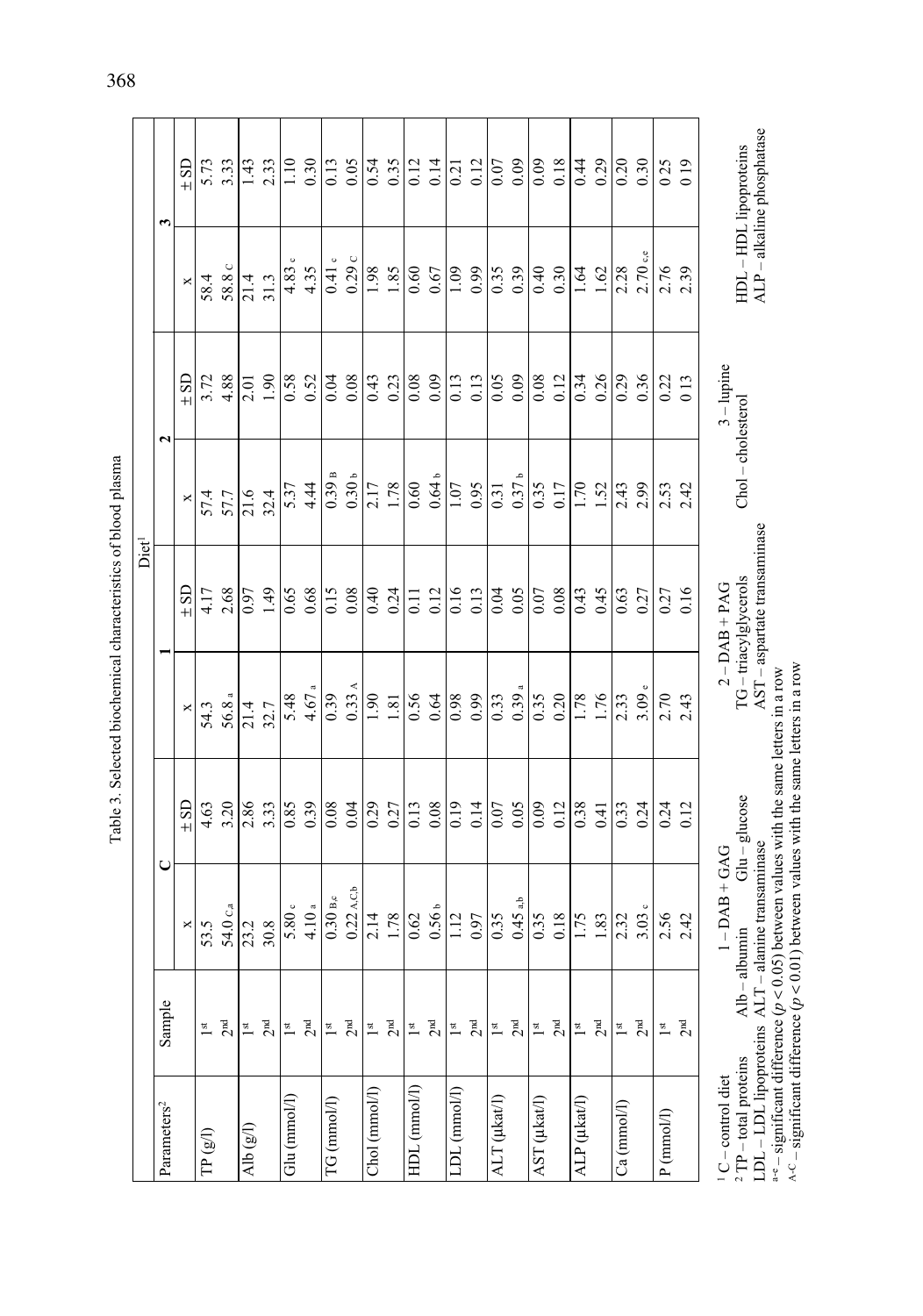MLLT depth in the control group were almost identical with groups of animals fed amaranth or lupine containing diets (Table 4). The above-mentioned carcass characteristics corresponded to the findings of Cannon et al. (1992) and Leikus et al. (2002) who did not find any differences when using various diets supplemented with soy, field beans and sweet lupines. The average  $pH_1$  and  $pH_{24}$  values ranged between 6.38 and 6.51, and 5.32 and 5.42, respectively. The between-group differences were nonsignificant. The data obtained in the present study ranged within values indicating standard meat quality and were in agreement with Oliver et al.  $(1993)$  and  $Sevčíková$ et al. (2002).

The results of physical and chemical analyses of MLLT (dry matter, crude protein) did not show any significant effect of experimental diets on meat composition, and corresponded to the findings of various authors (Naděje et al. 2000;  $\text{\$ev\`e\`ikov\`a}$  et al. 2002). The content of intramuscular fat ranged between 1.84 and 2.22% and approached the requirement for optimum sensory parameters of pork defined by Fernandez et al. (1999). The intramuscular fat content was significantly lower ( $p < 0.05$ ) in experimental group 2 in comparison with animals fed the lupine containing diet (group 3).

| Indices                               | Diet <sup>1</sup> |                             |                  |                             |  |
|---------------------------------------|-------------------|-----------------------------|------------------|-----------------------------|--|
|                                       | $\mathbf C$       | 1                           | $\mathbf{2}$     | 3                           |  |
| BW <sup>2</sup> before slaughter (kg) | $100.6 \pm 5.9$   | $99.1 \pm 6.9$              | $97.5 \pm 3.8$   | $97.1 \pm 8.0$              |  |
| Dressing percentage $(\% )$           | $79.4 \pm 0.4$    | $79.2 \pm 0.1$              | $77.8 \pm 0.2$   | $79.9 \pm 0.3$              |  |
| Estimated lean yield (%)              | $58.6 \pm 2.5$    | $58.0 \pm 2.3$              | $58.8 \pm 1.9$   | $59.3 \pm 2.1$              |  |
| Backfat thickness (mm)                | $23.7 \pm 1.7$    | $23.6 \pm 1.9$              | $24.0 \pm 1.5$   | $22.9 \pm 1.7$              |  |
| MLLT depth (mm)                       | $57.8 \pm 1.3$    | $57.5 \pm 1.8$              | $58.2 \pm 1.2$   | $58.9 \pm 1.9$              |  |
| $pH_1$                                | $6.38 \pm 0.1$    | $6.41 \pm 0.1$              | $6.44 \pm 0.1$   | $6.51 \pm 0.2$              |  |
| $pH_{24}$                             | $5.32 \pm 0.1$    | $5.37 \pm 0.1$              | $5.33 \pm 0.1$   | $5.42 \pm 0.2$              |  |
| Contents in m. longissimus dorsi      |                   |                             |                  |                             |  |
| Dry matter $(\%)$                     | $25.76 \pm 0.3$   | $25.75 \pm 0.4$             | $25.34 \pm 0.4$  | $25.67 \pm 0.4$             |  |
| Crude protein $(\%)$                  | $22.22 \pm 0.5$   | $22.04 \pm 0.4$             | $22.00 \pm 0.6$  | $21.97 \pm 0.4$             |  |
| Intramuscular fat (%)                 | $2.05 \pm 0.3$    | $2.22 \pm 0.2$ <sup>a</sup> | $1.84 \pm 0.3$ b | $2.20 \pm 0.1$ <sup>a</sup> |  |
| Sensory evaluation                    |                   |                             |                  |                             |  |
| Colour                                | $4.03 \pm 0.67$   | $3.65 \pm 0.78$             | $3.59 \pm 0.87$  | $3.66 \pm 0.95$             |  |
| Texture                               | $3.69 \pm 0.80$   | $3.64 \pm 0.86$             | $3.55 \pm 1.05$  | $3.85 \pm 0.87$             |  |
| Juiciness                             | $3.51 \pm 0.86$   | $3.60 \pm 0.77$             | $3.50 \pm 1.03$  | $3.51 \pm 0.98$             |  |
| Odour                                 | $4.21 \pm 0.74$   | $4.05 \pm 0.65$             | $3.90 \pm 0.63$  | $4.09 \pm 0.80$             |  |
| Taste                                 | $3.68 \pm 0.76$   | $3.76 \pm 0.72$             | $3.58 \pm 0.91$  | $3.81 \pm 0.84$             |  |
| ${}^{1}C$ – control diet              | $1 - DAB + GAG$   |                             | $2 - DAB + PAG$  | $3 - l$ upine               |  |

a,  $b - p < 0.05$ 

No statistically significant differences  $(p > 0.05)$  were obtained by the analysis of all five selected sensory parameters from the viewpoint of sex of the animals (Table 4). Colour, texture and odour of meat from gilts more approached the requirements than meat from barrows. Meat from barrows was slightly more juicy and palatable than meat from gilts. Comparison of the results of sensory analysis from an aspect of the effect of the used diets without respect to sex, no significant differences ( $p > 0.05$ ) were found in any of the investigated descriptors (Table 4). The lightest colour of meat and the best odour was found in the control group fed a diet supplemented with animal protein (fish meal). The juiciest

<sup>2</sup> body weight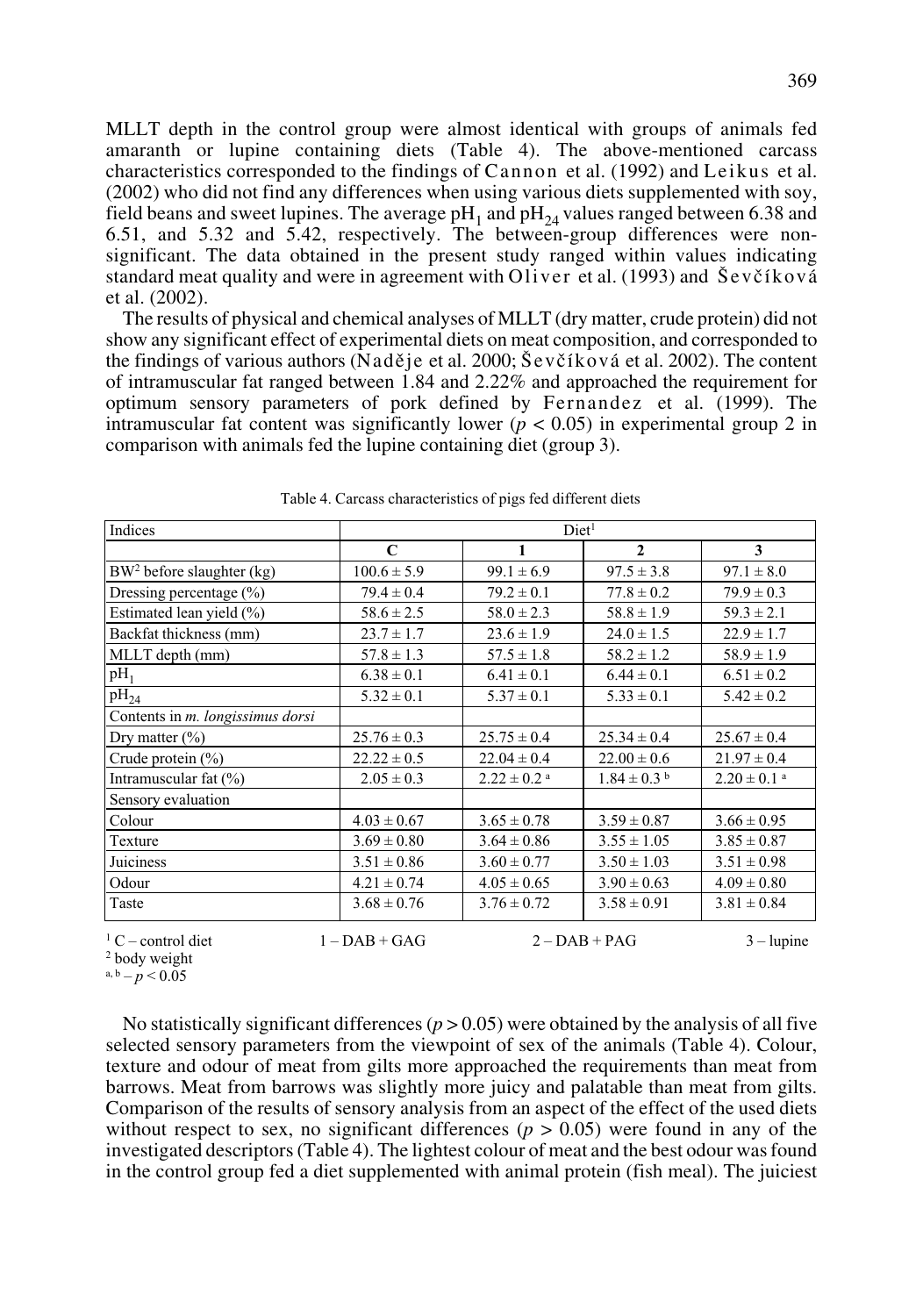meat was obtained from animals of experimental group 1 given a diet containing non-heat treated amaranth grain. Meat from experimental animals of group 4 fed a diet supplemented with 10% of dehulled lupine showed to be the most tender (most demanded) and most palatable. References concerning the effect of tested raw materials used for feeding, on sensory parameters of meat are scarce. Sokól et al. (2001) investigated the effect of amaranth on sensory parameters of meat; they did not find any difference in meat from pigs fattened in a standard way and pigs fed diets supplemented with 25% of amaranth. Leikus et al. (2004) detected reduced meat colour in animals fed diets containing 15 and 20% of white lupine, cultivar Danko, in comparison with animals fed diets containing 18% of extruded soybeans or 20 and 25% of field beans. It follows from the present study that no adverse effects from the aspect of consumer's demands for meat sensory parameters were detected in any of the tested diets. A beneficial effect of lupine on tenderness and taste of meat was shown.

It follows from the data obtained by evaluation of growth performance of pigs, feed conversion, health status, carcass and meat quality, including sensory parameters that animal protein may be replaced with vegetable protein, in this case with lupine and amaranth. Due to a decreased effectiveness of the lupine containing diet, more detailed analysis of amino acid profile from the aspect of limiting amino acids will be necessary.

# Vliv lupiny a amarantu na užitkovost, zdraví, jatečnou hodnotu **a kvalitu masa v˘krmov˘ch prasat**

Cílem práce bylo ověřit možnost náhrady živočišné bílkoviny v dietě prasat lupinou, var. Sonet nebo amarantem ve formě zrna nebo sušené nadzemní biomasy s použitím stejné krmné směsi po celé období výkrmu a vliv na růstové schopnosti a zdraví. Dále byl posouzen vliv na konverzi krmiva, vybrané jateãné ukazatele, kvalitu masa a senzorické vlastnosti.

Čtyři skupiny prasat (n = 10, 5 vepříků a 5 prasniček) v živé hmotnosti 24 kg bylo *semiadlibitnû* krmeno 90 dní následujícími dietami: kontrolní skupina (C) - dieta obsahující 3% rybí mouãky, pokusná skupina (1) - dieta obsahující 5% tepelnû neo‰etfieného amarantového zrna a 5% sušené nadzemní biomasy amarantu, pokusná skupina (2) - dieta obsahující 5% popovaného (tepelnû o‰etfieného amarantového zrna ) a 5% su‰ené nadzemní biomasy amarantu, pokusná skupina (3) - dieta obsahující 10% lupinového šrotu. Substitucí animálního proteinu v dietách amarantem (1,2) nebo lupinou (3) nebyl prokázán signifikantní rozdíl ( $p > 0.05$ ) v průměrném denním přírůstku proti kontrolní skupině (C - $0.83$  a  $0.82$ ,  $0.80$  a  $0.79$  kg pro skupiny 1 až 3), neprůkazné rozdíly byli v konverzi krmiva  $(2.69$  až 2.79 kg/kg přírůstku). Testované diety neměly negativní vliv na metabolismus zvířat, signifikantně nižší koncentrace ( $p < 0.05$ ,  $p < 0.01$ ) celkové bílkoviny, glukózy a triacylglycerolu u kontrolních zvířat byly v rozsahu fyziologických limitů. Nebyly zjištěny průkazné rozdíly mezi kontrolními a pokusnými zvířaty v ukazatelích jatečné hodnoty, kvalitě a senzorických vlastnostech masa. Pozitivně byl hodnocen vliv lupiny na křehkost a chuÈ masa.

### **Acknowledgements**

This work was supported by the Ministry of Agriculture of the Czech Republic, grant MZe No. 0002716201. The authors wish to thank Ing. J. Zajíc from Univit s.r.o., Olomouc, Czech Republic, for valuable recommendations and help concerning compositions of the diets.

#### **References**

ACAR N, VOHRA P, BECKER R, HANNERS GD, SAUNDERS RM 1988: Nutritional evaluation of grain amaranth for growing chickens. Poultry Sci **67**: 1166-1173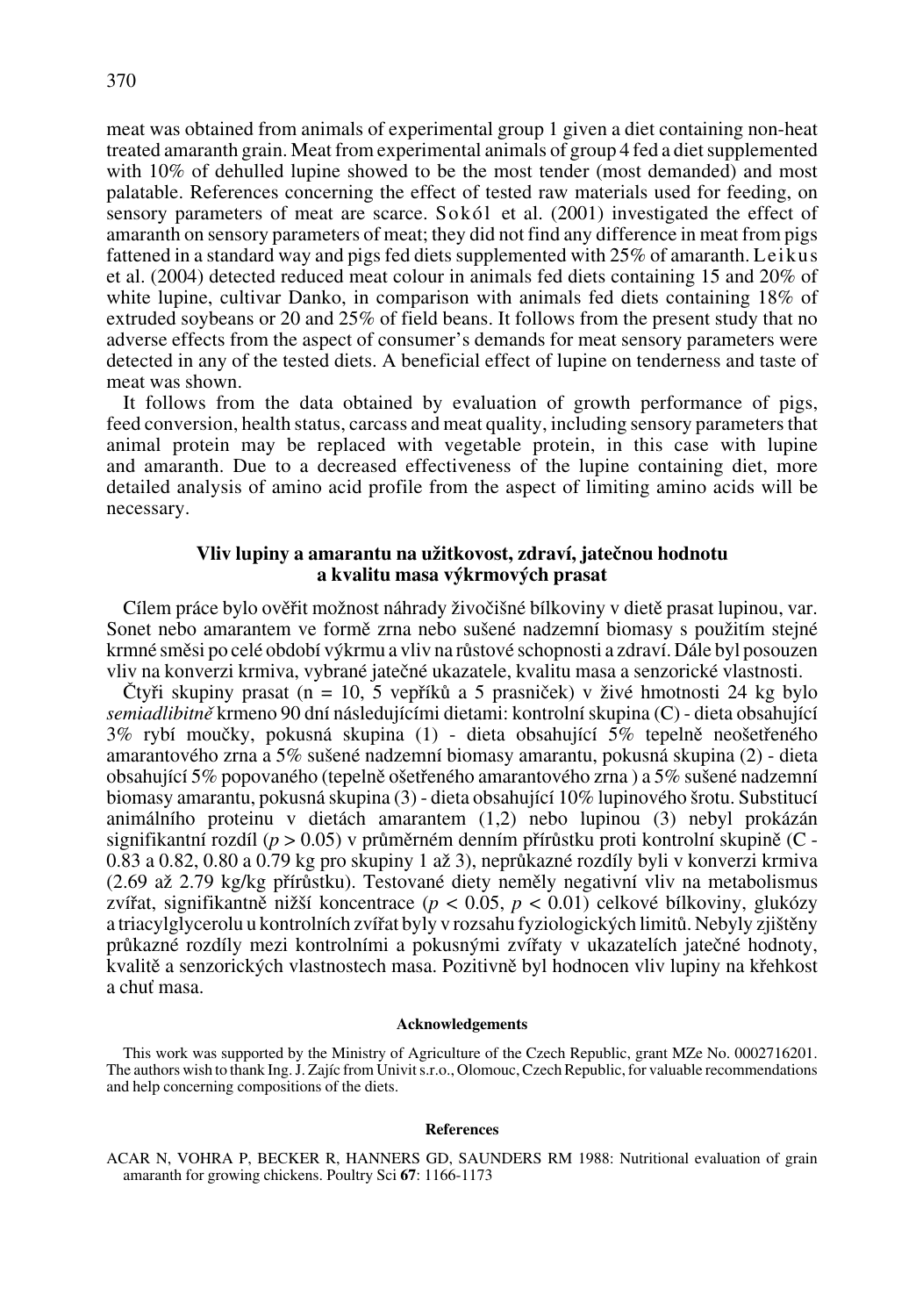- ANISZEWSKI T, CIESIOLKA D, GULEWICZ K 2001: Equilibrium between basic nitrogen compounds in lupine seeds with differentiated alkaloid content. Phytochemistry **57**: 43-50
- ANONYMOUS 2000: Laboratory procedures for testing the feeds additives and premixes (in Czech). ÚKZUZ, Brno, 266 p. (ISBN 80-86051-81-1).
- ANONYMOUS 2004: Notice No. 184/2004, Annex 20, Ministry of Agriculture of the Czech Republic (in Czech). 6856-6863.

BATTERHAM ES 1992: Availability and utilization of amino acids for growing pigs. Nutr Res Rev **5**: 1-18

- BRESSANI R, CONZALES JM, ZUNIGA J, BREUNER M, ELIAS LG 1987: Yield of amaranth grain representing four species. J Sci Food Afric **38**: 347-356
- CANNON JE, BECHTEL PY, EASTER RA, COOK H, McKEITH FH, LESZCZYNSKI DE 1992: Effect of diet containing extruded full- fat soybeans or butter on the growth, compositions and sensory characteristics of pork. J Anim Sci **70**: 3651-3656
- CORREA AD, JOKL L, CARLSSON R 1986: Chemical constituents, in vitro protein digestibility, and presence of antinutritional substances in amaranth grains. Arch Latinoam Nutr **36**(2): 319- 326
- ČSN 46 61 60: Classification of pig carcasses (in Czech). Prague, UNM 2000. 9 p.
- DIJKSTRA DS, LINNEMANN AR, VAN BOEKEL TA 2003: Towards sustainable production of protein-rich foods: appraisal of eight crops for Western Europe. PART II: Analysis of the technological aspects of the production chain. Crit Rev Food Sci Nutr **43**(5): 481-506
- FERNANDEZ X, MONIN G, TALMANT A 1999: Influence of intramuscular fat content on the quality of pig meat -2. Consumer acceptability on *m. longissimus lumborum.* Meat Sci **53** : 67-72
- GDALA J, JANSMAN AJM, van LEEUWEN P, HUISMAN J, VERSTEGEN MWA 1996: Lupins *(L. luteus, L. albus, L. angustifolius)* as a protein source for young pigs. Anim Feed Sci Tech **62**(2-4): 239- 249
- GRAJETA H 1999: Effect of amaranth and oat bran on blood serum and liver lipids in rats depending on the kind of dietary fats. Nahrung **43**: 114-117
- GREEN AG, ORAM RN 1983: . Anim Feed Sci Tech **9**: 271-282
- HOVE EL 1974: Composition and protein quality of sweet lupine seed. J Sci Food Agric **25**: 851-859
- IMERI A, FLORES R, ELIAS LG, BRESSANI R 1987: The effect of processing and amino acids supplementation on the protein quality of amaranth (*Amaranthus caudatus*). Arch Latinoam Nutr **37**(1): 161-173
- KARAKOZ A 1968: Research in animal husbandry (in Slovak). SVPL Bratislava, 352 p.
- LEIKUS R, TRIUKAS K, ·VIRMICKAS G, JU·KIENE V 2004: The influence of various leguminous seeds diets on carcass and meat quality of fattening pigs. Czech J Anim Sci **49**(9): 398- 406
- LINNEMANN AR, DIJKSTRA DS 2002: Towards sustainable production of protein-rich foods: appraisal of eight crops for Western Europe. Part I. Analysis of the primary links of the production chain. Crit Rev Food Sci Nutr **42**(4): 377-401
- MATOUŠKOVÁ O, CHALUPA J, CÍGLER M, HRUŠKA K 1992: STAT Plus user manual (in Czech). VÚVeL, Brno, 168 p.
- NADĚJE B, KOUCKÝ M, ŠEVČÍKOVÁ S, ADAMEC T, LAŠTOVKOVÁ J 2000: Assessment of boar and barrow meat (in Czech). Czech J Anim Sci **45**: 539-544
- OLIVER MA, GISPERT M, DIESTRE A 1993: The effect of breed and halothane sensitivity on pig meat quality. Meat Sci **35**: 105- 118
- POND WG, LEHMANN JW 1989: Nutritive value of a vegetable amaranth cultivar for growing lambs. J Anim Sci **67**: 3036-3039
- SIMON O, JEROCH H 1999: Feed raw materials part 2 the up-and- coming legumes. Feed Tech **3**: 29-32
- SOKÓL JL, BOBEL BK, FABIJAŇSKA M, BEKTA M 2001: Preliminary results on the influence of amaranth seeds on carcass and meat quality of fatteners. J Anim Feed Sci **10**(Suppl. 2): 203-208
- SOMMER A 2003: Soy in animal diets (in Czech). Krmiváfiství 4: 1-4
- SOUSA IMN, MORGAN PJ, MITCHELL JR, HARDING SE, HILL SE 1996: Hydrodynamic characterization of lupine proteins: Solubility, intrinsic viscosity, and molar mass. J Agric Food Chem **44**: 3018-3021
- SUCHÝ P, STRAKOVÁ E, ZRALÝ Z, PÍSAŘÍKOVÁ B, TRČKOVÁ M, HERZIG I 2005: Lupine seeds as a source of protein (in Czech). Farmáfi **2**: 37-40
- SEVČÍKOVÁ S, KOUCKÝ M, LAŠTOVKOVÁ J 2002: Meat performance and meat quality in different genotypes of F1 generation gilts. Czech J Anim Sci **47**: 395-400
- SIMEČEK K, ZEMAN L, HEGER J 1993: Nutrient requirement and tables of nutritional values of pig feeds (in Czech). âAZV Pohofielice, 78 p.(ISBN 80-901598-4-2).
- TILLMAN PB, WALDROUP PW 1987: Effects of feeding extruded grain amaranth to laying hens. Poultry Sci **66**: 1698-1701
- TLUâHO¤ V 2001: Evaluation of biochemical parameters in veterinary medicine from the standpoint of an individual and a herd (in Czech). Krmiváfiství **5**: 18-20
- TOVAR LR, BRITO E, TAKAHASHI T, MIYAZAWA T, SORIANO J, FUJIMOTO K 1989: Dry heat popping of amaranth seed might damage some of its essential amino acids. Plant Foods Hum Nutr **39**: 299-309
- YANEZ E, IVANOVIC D, OWEN DF, BALLESTER D 1983: Chemical and nutritional evaluation of sweet lupines. Ann Nutr Metab **27**: 513-520